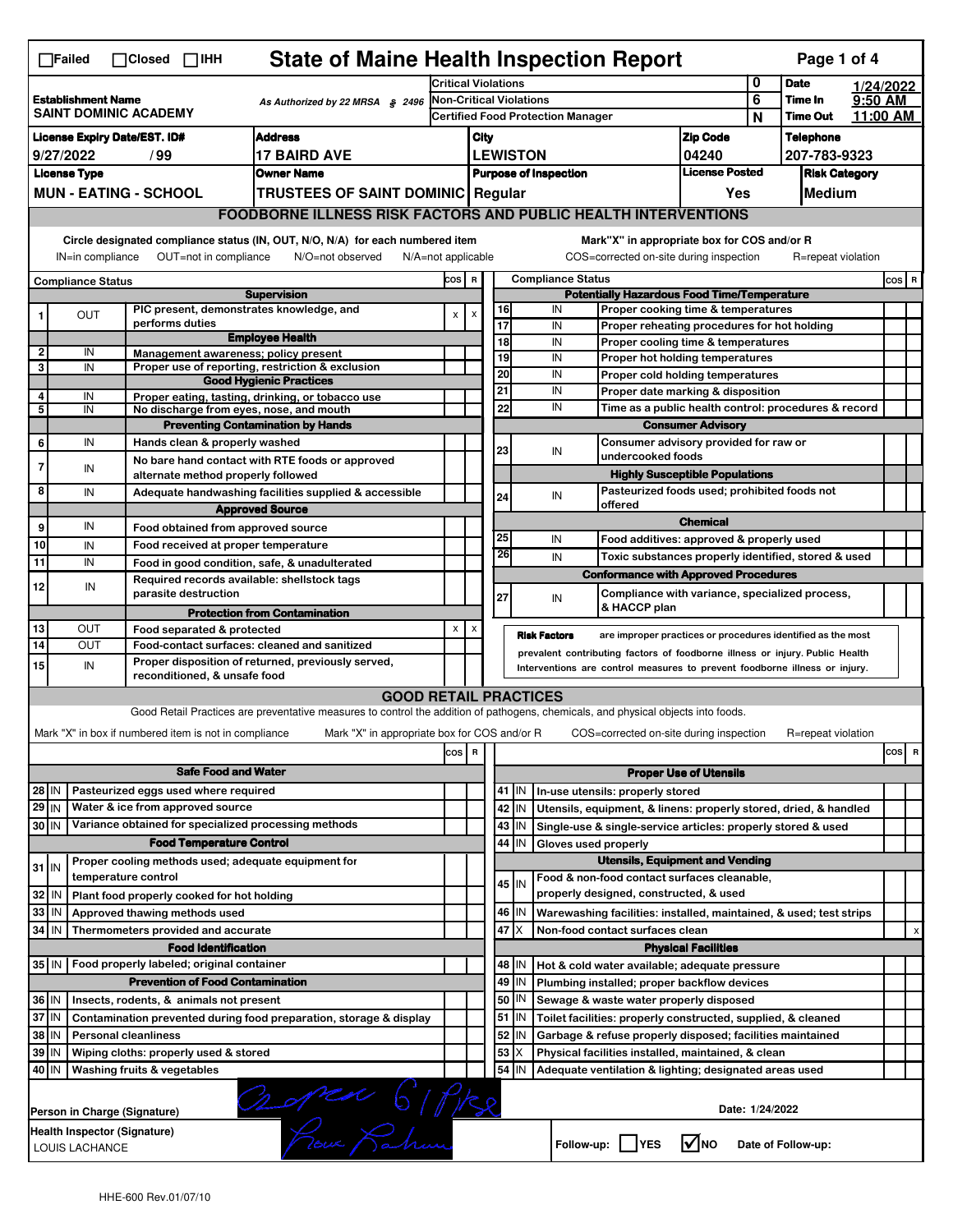|                                                           |                                       |                          | <b>State of Maine Health Inspection Report</b>                     | Page 2 of 4  |  |                                  |  |  |
|-----------------------------------------------------------|---------------------------------------|--------------------------|--------------------------------------------------------------------|--------------|--|----------------------------------|--|--|
| <b>Establishment Name</b><br><b>SAINT DOMINIC ACADEMY</b> |                                       | As Authorized by 22 MRSA | 1/24/2022<br>Date                                                  |              |  |                                  |  |  |
| License Expiry Date/EST. ID#<br>9/27/2022<br>/99          | <b>Address</b><br><b>17 BAIRD AVE</b> |                          | <b>Zip Code</b><br>City / State<br><b>LEWISTON</b><br>/ME<br>04240 |              |  | <b>Telephone</b><br>207-783-9323 |  |  |
|                                                           |                                       |                          | <b>Temperature Observations</b>                                    |              |  |                                  |  |  |
| Location<br><b>Temperature</b>                            |                                       |                          |                                                                    | <b>Notes</b> |  |                                  |  |  |
| Milk cooler                                               | $38*$                                 | milk                     |                                                                    |              |  |                                  |  |  |
| 2 door cooler                                             | $41*$                                 | pickles                  |                                                                    |              |  |                                  |  |  |
| Pepsi cooler                                              | $41*$                                 | condiment                |                                                                    |              |  |                                  |  |  |

| High temp dish | 164*/106* | wash/rinse        |
|----------------|-----------|-------------------|
| Sani bucket    | 300 ppm   | Quat 40 sanitizer |



**Health Inspector (Signature)**  LOUIS LACHANCE



**Date: 1/24/2022**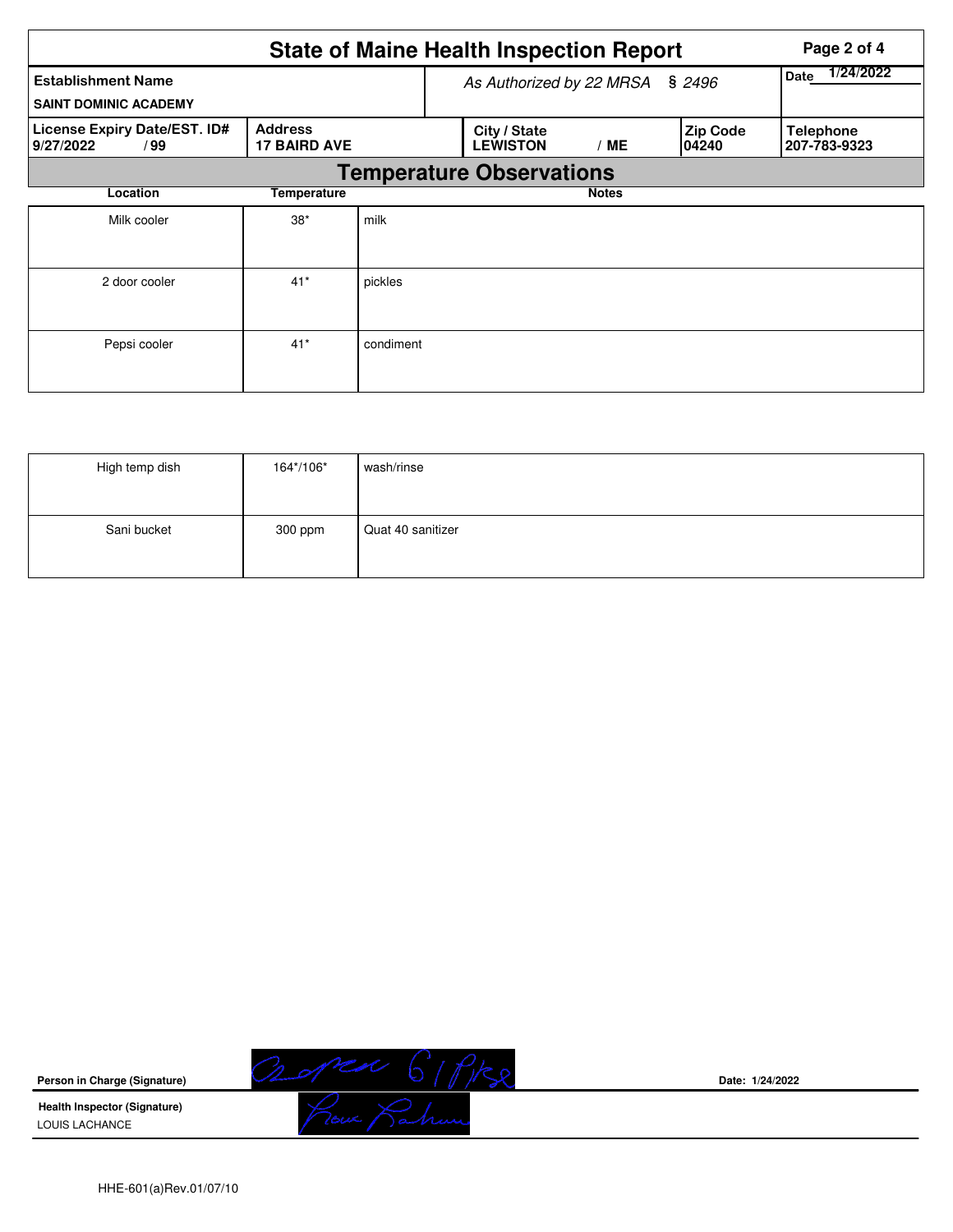|                                                                                                                                                                     |      | Page 3 of 4 |  |                          |  |  |  |  |  |  |
|---------------------------------------------------------------------------------------------------------------------------------------------------------------------|------|-------------|--|--------------------------|--|--|--|--|--|--|
| <b>Establishment Name</b>                                                                                                                                           | Date | 1/24/2022   |  |                          |  |  |  |  |  |  |
| <b>SAINT DOMINIC ACADEMY</b>                                                                                                                                        |      |             |  |                          |  |  |  |  |  |  |
| License Expiry Date/EST. ID#<br><b>Address</b><br>City / State<br>MЕ<br><b>17 BAIRD AVE</b><br><b>LEWISTON</b><br>9/27/2022<br>/ 99                                 |      |             |  | <b>Zip Code</b><br>04240 |  |  |  |  |  |  |
| <b>Observations and Corrective Actions</b>                                                                                                                          |      |             |  |                          |  |  |  |  |  |  |
| Violations cited in this report must be corrected within the time frames below, or as stated in sections<br>8-405.11 and 8-406.11 of the Food Code                  |      |             |  |                          |  |  |  |  |  |  |
| 1: 2-102.12: N: No Certified Food Protection Manager.                                                                                                               |      |             |  |                          |  |  |  |  |  |  |
| INSPECTOR NOTES: **REPEAT** No current CFPM dedicated to operation. PIC needs to be certified within 60 days of report. Send certificate info to<br>Louis Lachance. |      |             |  |                          |  |  |  |  |  |  |

1: 2-103.11.(E): N: Person in Charge did not ensure that employees are receiving food properly.

INSPECTOR NOTES: Raw ground beef with damaged and contaminated packaging accepted and placed in storeage. Inspect all items coming into establishment to ensure that the foods are safe and at no risk of contaminating other foods. \*COS

13: 3-302.11.(A).(1).(A): N: Raw Ready-to-Eat food not protected from cross contamination from raw animal foods during storage, preparation, holding, or display.

INSPECTOR NOTES: Raw eggs and raw ground beef held over fresh RTE vegetables. ALL raw PHF's must be stored below RTE foods. \*COS

14: 4-501.112: N: Unacceptable hot water sanitization temperature(s) for mechanical ware washing.

INSPECTOR NOTES: High temp. auto dish machine unable to provide 180\* water to kill bacteria. Cease using machine until the temperature can be achieved. Use manual 3 bay wash,rinse and sanitize.

47: 4-602.13: N: Non-food contact surfaces are not cleaned at a frequency necessary to preclude accumulation of soil residues.

INSPECTOR NOTES: \*\*REPEAT\*\* Cupboard doors below prep area, auto dish wash area, kitchen carts and dishwasher have old food remnants and debris. Clean daily to avoid build up.

53: 6-201.11: N: Floors, walls, and ceilings are not smooth and easily cleanable.

INSPECTOR NOTES: Tile flooring beneath ovens and many areas near cold storage and service area are missing floor tiles or are damaged. Replace and reseal all missing and damaged floor tiles to be smooth, sealed and easily cleanable.



**Date: 1/24/2022**